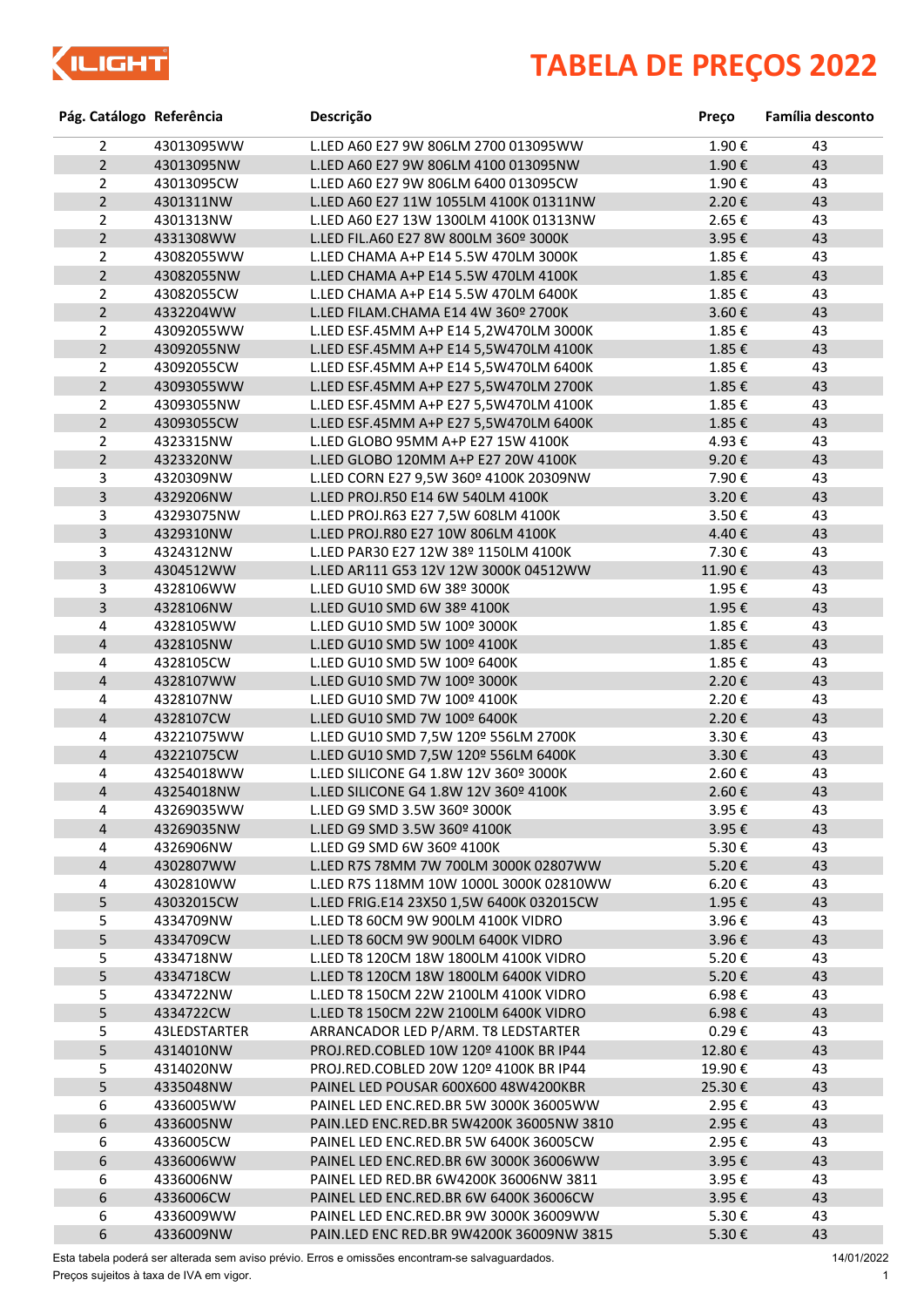

## **TABELA DE PREÇOS 2022**

| Pág. Catálogo Referência |                | Descrição                                | Preço               | Família desconto |
|--------------------------|----------------|------------------------------------------|---------------------|------------------|
| 6                        | 4336009CW      | PAINEL LED ENC.RED.BR 9W 6400K 36009CW   | 5.30€               | 43               |
| 6                        | 4336012WW      | PAINEL LED ENC.RED.BR 12W 3000K 36012WW  | $6.30 \text{ } \in$ | 43               |
| 6                        | 4336012NW      | PAIN.LED ENC.RED.BR12W4200K 36012NW 3819 | $6.30 \text{ } \in$ | 43               |
| 6                        | 4336012CW      | PAINEL LED ENC.RED.BR 12W 6400K 36012CW  | 6.30€               | 43               |
| 6                        | 4336018WW      | PAINEL LED ENC.RED.BR 18W 3000K 36018WW  | 7.95€               | 43               |
| 6                        | 4336018NW      | PAINEL LED ENC.RED.BR 18W4200K 36018NW   | 7.95€               | 43               |
| 6                        | 4336018CW      | PAINEL LED ENC.RED.BR 18W 6400K 36018CW  | 7.95€               | 43               |
| 6                        | 4336024NW      | PAINEL LED ENC.RED.BR 24W4200K 36024NW   | 13.30€              | 43               |
| 6                        | 4337005NW      | PAINEL LED ENC.QUAD.BR 5W4200K 37005NW   | 2.95€               | 43               |
| 6                        | 4337006NW      | PAINEL LED ENC.QUAD.BR 6W4200K 37006NW   | 3.95€               | 43               |
| 6                        | 4337009NW      | P.LED ENC.QUAD.BR 9W4200K 37009NW 3845   | 5.30€               | 43               |
| 6                        | 4337012NW      | PAINEL LEDENC.QUAD.BR 12W4200K 37012NW   | 6.30€               | 43               |
| 6                        | 4337018NW      | PAINEL LEDENC.QUAD.BR 18W4200K 37018NW   | 7.95€               | 43               |
| 6                        | 4337024NW      | PAINEL LEDENC.QUAD.BR 24W4200K 37024NW   | 13.30€              | 43               |
| 6                        | 4338006NW      | PAI.LED SAL.RED.BR 6W 4200K 38006NW 3911 | 4.90€               | 43               |
| 6                        | 4338012NW      | PAINEL LED SAL.RED.BR 12W4200K 38012NW   | 8.80€               | 43               |
| 6                        | 4338018NW      | PAINEL LED SAL.RED.BR 18W4200K 38018NW   | 10.95€              | 43               |
| 6                        | 4338024NW      | P.LED SAL.RED.BR 24W4200K 38024NW 3931   | 14.80€              | 43               |
| 6                        | 4339006NW      | PAINEL LED SAL.QUAD.BR 6W4200K 39006NW   | 5.90€               | 43               |
| 6                        | 4339012NW      | P.LED SAL.QUAD.BR12W4200K 39012NW 3949   | 8.80€               | 43               |
| 6                        | 4339018NW      | P.LED SAL.QUAD.BR18W4200K 39018NW 3957   | 10.95€              | 43               |
| 6                        | 4339024NW      | PAINEL LED SAL. QUAD. BR24W4200K 39024NW | 14.80€              | 43               |
| 7                        | 4340048NW      | PAINEL LED SAL.600X600 48W 4200K BR      | 49.70€              | 43               |
| $\overline{7}$           | 4340048CW      | PAINEL LED SAL.600X600 48W 6400K BR      | 49.70€              | 43               |
| 7                        | 4341048NW      | PAINEL LED SAL.300X1200 48W 4200K BR     | 59.30€              | 43               |
| $\overline{7}$           | 4341048CW      | PAINEL LED SAL.300X1200 48W 6400K 3983   | 59.30€              | 43               |
| 7                        | 4342036NW      | PAINEL LED SAL.300X600 36W 4200K BR      | 38.25€              | 43               |
| $\overline{7}$           | 4342036CW      | PAINEL LED SAL.300X600 36W 6400K BR      | 38.25€              | 43               |
| 7                        | 4344048NW      | PAINEL LED SAL.RED.600MM 48W4200K BR     | 59.50€              | 43               |
| $\overline{7}$           | 43CDRIVERP5W   | DRIVER P/ PAINEL LED 5W                  | 2.00€               | 43               |
| $\overline{7}$           | 43CDRIVERP6W   | DRIVER P/ PAINEL LED 6W                  | 2.80€               | 43               |
| $\overline{7}$           | 43CDRIVERP9W   | DRIVER P/ PAINEL LED 9W                  | 3.70€               | 43               |
| 7                        | 43CDRIVERP12W  | DRIVER P/ PAINEL LED 12W                 | 4.00€               | 43               |
| $\overline{7}$           | 43CDRIVERP18W  | DRIVER P/ PAINEL LED 18W                 | 4.40€               | 43               |
| 7                        | 43CDRIVERP24W  | DRIVER P/ PAINEL LED 24W                 | 4.80€               | 43               |
| $\overline{7}$           | 43CDRIVERP36W  | DRIVER P/ PAINEL LED 36W                 | 9.50€               | 43               |
| 7                        | 43CDRIVERP48W  | DRIVER P/ PAINEL LED 48W                 | 12.00€              | 43               |
| $\,8\,$                  | 4345018CCTBR   | PLAFON LED IP54 18W CCT BR 45018CCTBR    | 19.90€              | 43               |
| 8                        | 4346012CCTBR   | PLAFON LED IP65 12W CCT BR 46012CCTBR    | 14.10€              | 43               |
| $\bf 8$                  | 4347005CCTBR   | P.ENC.LED IP66 5W CCT BR 47005CCTBR      | 19.60€              | 43               |
| 8                        | 4348003CCTR1BR | P.ENC.LED IP44 3W CCT R. BR 48003CCTR1BR | 16.80€              | 43               |
| $\bf 8$                  | 4348003CCTR1CZ | P.ENC.LED IP44 3W CCT R. CZ 48003CCTR1CZ | 16.80€              | 43               |
| 8                        | 4348003CCTR1PT | P.ENC.LED IP44 3W CCT R. PT 48003CCTR1PT | 16.80€              | 43               |
| $\bf 8$                  | 4348003CCTS2BR | P.ENC.LED IP44 3W CCT Q. BR 48003CCTS2BR | 16.80€              | 43               |
| 9                        | 4348003CCTS2CZ | P.ENC.LED IP44 3W CCT Q. CZ 48003CCTS2CZ | 16.80€              | 43               |
| $\boldsymbol{9}$         | 4348003CCTS2PT | P.ENC.LED IP44 3W CCT Q. PT 48003CCTS2PT | 16.80€              | 43               |
| 9                        | 4349006WWBR    | APLIQUE LED IP54 2X3W 3000K BR 49006WWBR | 23.90€              | 43               |
| $\boldsymbol{9}$         | 4349006WWCZ    | APLIQUE LED IP54 2X3W 3000K CZ 49006WWCZ | 23.90€              | 43               |
| 9                        | 4349006NWCZ    | APLIQUE LED IP54 2X3W 4000K CZ 49006NWCZ | 23.90€              | 43               |
| $\boldsymbol{9}$         | 4349006WWPT    | APLIQUE LED IP54 2X3W 3000K PT 49006WWPT | 23.90€              | 43               |
| 9                        | 4349006NWPT    | APLIQUE LED IP54 2X3W 4000K PT 49006NWPT | 23.90€              | 43               |
| $\boldsymbol{9}$         | 4305010NWCZ    | PROJ. LED IP65 10W 4000K CINZA 05010NWCZ | 7.20€               | 43               |
| 9                        | 4305010CWCZ    | PROJ. LED IP65 10W 6000K CINZA 05010CWCZ | 7.20€               | 43               |
| 9                        | 4305020NWCZ    | PROJ. LED IP65 20W 4000K CINZA 05020NWCZ | 11.60€              | 43               |
| 9                        | 4305020CWCZ    | PROJ. LED IP65 20W 6000K CINZA 05020CWCZ | 11.60€              | 43               |
| 9                        | 4305030NWCZ    | PROJ. LED IP65 30W 4000K CINZA 05030NWCZ | 16.98€              | 43               |
| 9                        | 4305030CWCZ    | PROJ. LED IP65 30W 6000K CINZA 05030CWCZ | 16.98€              | 43               |
| $\boldsymbol{9}$         | 4305050NWCZ    | PROJ. LED IP65 50W 4000K CINZA 05050NWCZ | 22.00€              | 43               |
| 9                        | 4305050CWCZ    | PROJ. LED IP65 50W 6000K CINZA 05050CWCZ | 22.00 €             | 43               |
| 10                       | 4306010CW      | PROJ.EXT.LED IP65 10W 5100K 5032301064   | 7.20€               | 43               |